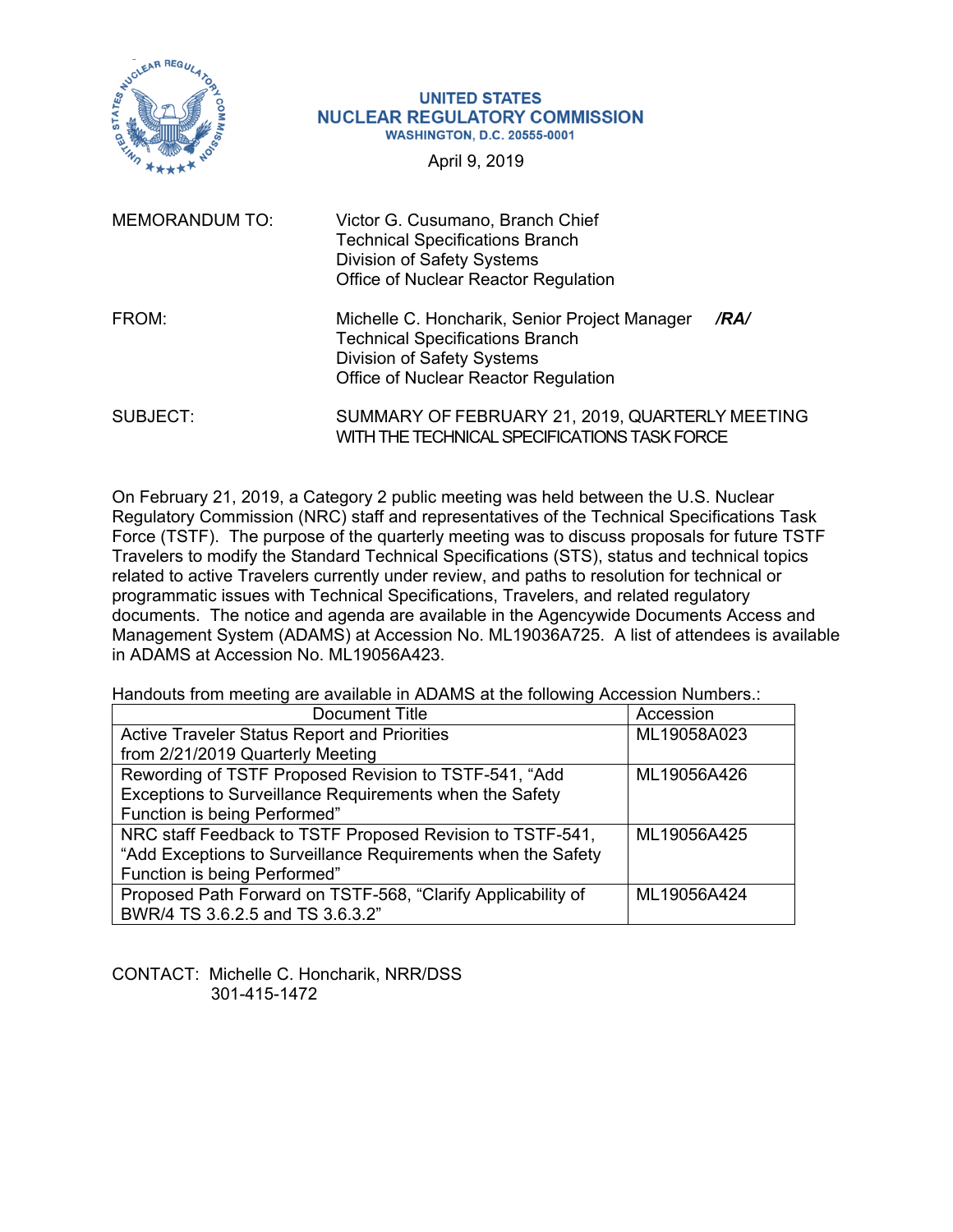Specifically, the following items were discussed:

- I. The TSTF members noted that 2018 was a very productive year.
	- A. 2019 marks the 16th year (2003) of the TSTF as a jointly sponsored Owners' Group activity (24 years as an organization, 1995)
	- B. One change in TSTF membership (Ryan Joyce for Lisa Williams)
	- C. Travelers:
		- 1. Four travelers were approved:
			- a) TSTF-567, Revision 1, Add Containment Sump TS to Address GSI-191 Issues (PWR) (July)
			- b) TSTF-564, Revision 2, Safety Limit MCPR (BWR) (November)
			- c) TSTF-563, Revision 0, Revise Instrument Testing Definitions to Incorporate the Surveillance Frequency Control Program (PWR/BWR/AP1000) (First traveler applicable to all TSTF members)
			- d) TSTF-565, Revision 1, Revise the Limiting Condition for Operation (LCO) 3.0.2 and LCO 3.0.3 Bases (PWR/BWR/AP1000) (Second traveler applicable to all TSTF members)
		- 2. One new traveler was submitted:
			- (1) TSTF-569, Revision 0, "Revise Response Time Testing Definition" (February)
		- 3. Five previously approved travelers were unsuspended, and/or had technical issues resolved:
			- a) TSTF-505, Revision 2, Provide Risk-Informed Extended Completion Times (PWR/BWR) (November)
			- b) Traveler TSTF-490, Revision 0, "Deletion of E Bar Definition and Revision to RCS Specific Activity Tech Spec" (October)
			- c) TSTF-51, Revision 2, "Revise Containment Requirements during Handling Irradiated Fuel and Core Alterations" (October)
			- d) TSTF-471, Revision 1, "Eliminate Use of Term Core Alterations in Actions and Notes" (October)
			- e) TSTF-286, Revision 2, "Operations Involving Positive Reactivity Additions" (October)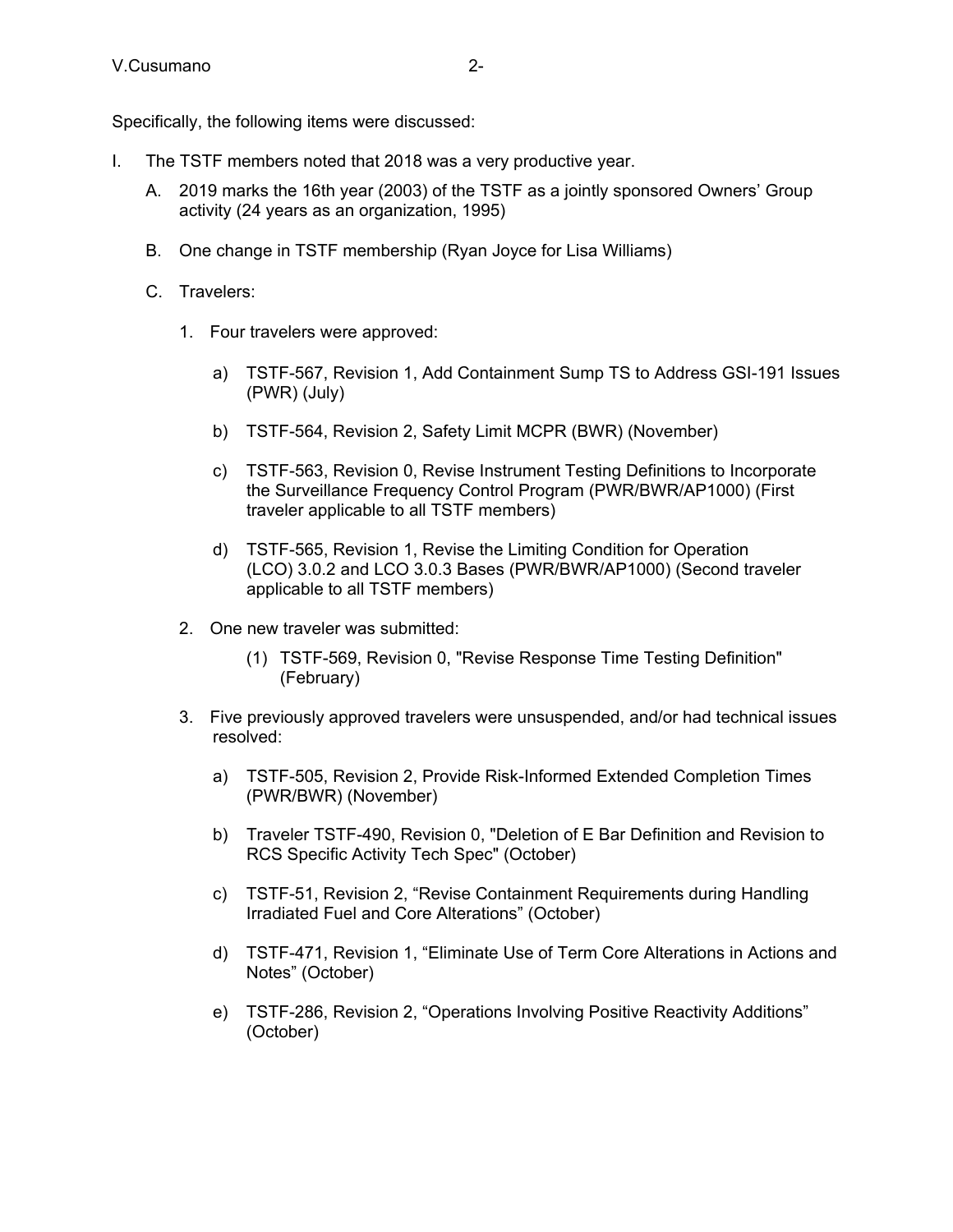- D. The TSTF also discussed opportunities for improvement. After examining the travelers approved in 2018, the TSTF noted:
	- 1. The NRC review time (in calendar days) was an average of 47 percent longer than the schedule published in the traveler acceptance review letter.
	- 2. The NRC projected review hours in the acceptance review letter were overestimated by an average of 34 percent.
	- 3. The NRC noted that travelers are often more akin to research projects than straightforward reviews, making accurate schedule estimates problematic. The TSTF and NRC agreed that pre-submittal meetings should discuss process steps and potential complications to assist the NRC in providing a more accurate schedule estimate.
- II. T-Travelers
	- A. The NRC had previously asked the TSTF to consider providing information-only copies of T-Travelers to the NRC. T-Travelers are developed by the industry but are not submitted to the NRC for review ("T" stands for "template").
	- B. Background provided by TSTF on T-Travelers:
		- There are 57 approved T-Travelers
		- 32 are Bases-only changes
		- 4 only affect the Improved Standard Technical Specifications (ISTS) NUREGs
		- 9 are editorial changes
		- 12 would require a license amendment request (LAR) to adopt (TS changes)
		- 9 were incorporated into Revision 3.1 or 4 of the ISTS
	- C. The TSTF did not agree to provide T-Travelers to the NRC for review, since most are Bases-only changes that do not require NRC review and approval.
	- D. (ACTION) The NRC suggested, and the TSTF concurred, that future quarterly meetings would include an agenda item for the TSTF to brief the NRC on new T-Travelers for their awareness, but the TSTF would not provide copies of the T-Travelers.
- III. Traveler Adoption Issues
	- A. The NRC polled the project managers and did not identify any notable issues with traveler adoptions.
- IV. Issues with Approved travelers:
	- A. TSTF-542, Revision 2, "Reactor Pressure Vessel Water Inventory Control"
		- 1. NRC (Russ Haskell) recommended waiting for more plants to go through outages before submitted the follow-on traveler. Additional outages may provide more items to consider for the supplement/improvement traveler.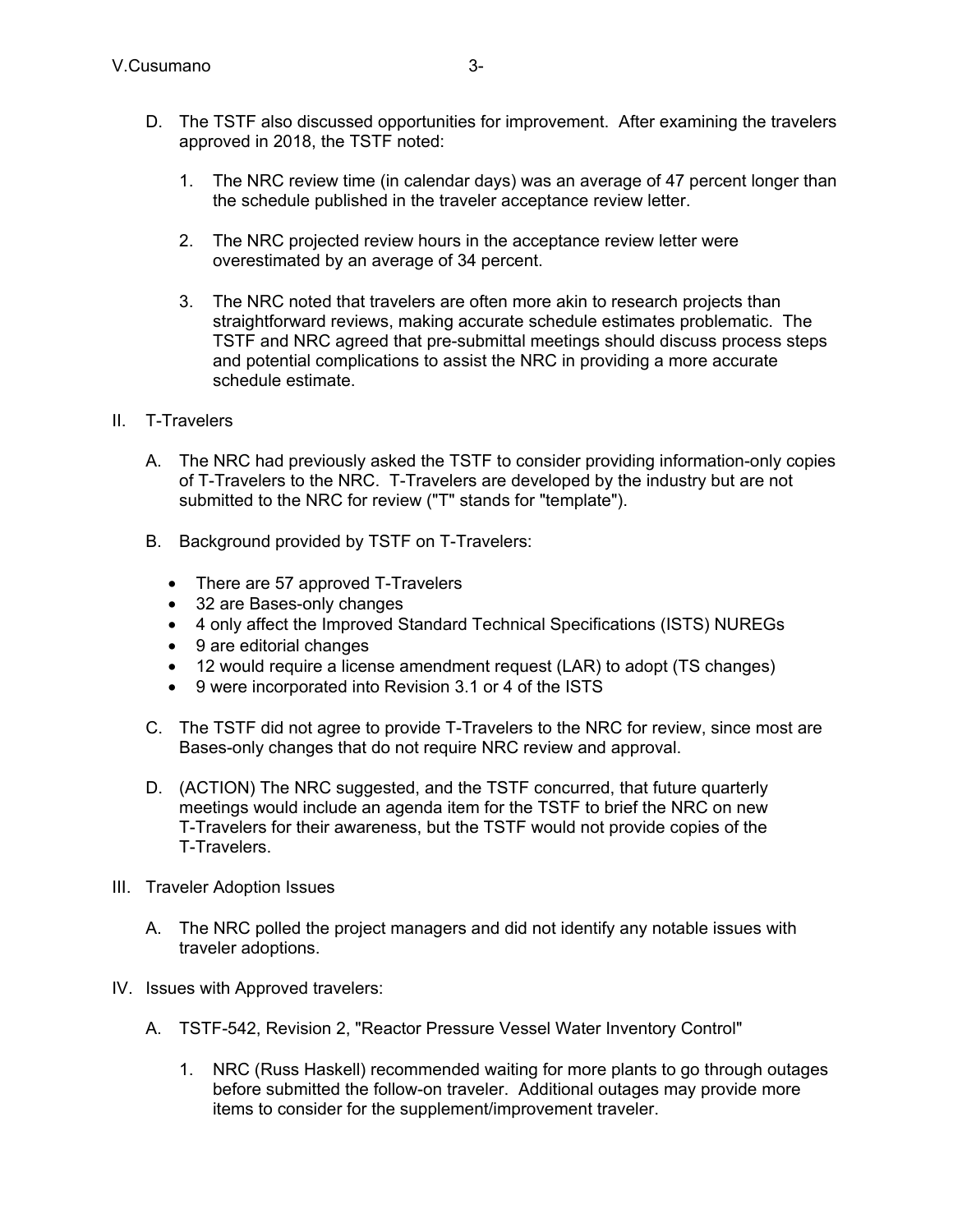- 2. The TSTF has reached out to licensees for feedback on improvements. Feel they have a pretty good handle on what the issues are, included outage feedback from several plants already. The TSTF is planning for the  $3<sup>rd</sup>$  quarter 2019 for follow-on traveler.
- 3. NRC (Vic Cusumano) asked the TSTF if traveler TSTF-542 provided the benefit that industry expected. The TSTF answered yes, they've received positive feedback from licensees.
- B. TSTF-505, Revision 2, "Provide Risk Informed Extended Completion Times RITSTF Initiative 4B"
	- 1. TSTF (Dave Gullot) Exelon was surprised by acceptance review questions – industry felt they should have been requests for additional information (RAIs) instead, but they worked through and responded. They are taking lessons learned from these questions and applying to rest of Exelon fleet and sharing with industry to improve future submittals.
	- 2. The TSTF will provide an update on the planned submittals for adoption of TSTF-505 and Title 10 of the *Code of Federal Regulations* (10 CFR) 50.69 LARs at the next quarterly meeting in May 2019.
	- 3. It was clarified that if applicable, the information presented in Table 1 of TSTF-505, will be included in Enclosure 1 of LARs to adopt TSTF-505. The LAR will not have a Table 1 in it, nor will the information necessarily be presented in a tabular form.
- V. Travelers Currently under NRC Staff Review
	- A. TSTF-541, Revision. 0, "Add Exceptions to Surveillance Requirements When the Safety Function is Being Performed"
		- 1. In January, the TSTF had provided a proposed revision to TSTF-541 to address NRC concerns. The proposed revision is in ADAMS at Accession No. ML19056A425. On February 21, 2019, the NRC provided suggested changes. The TSTF and NRC walked through the changes and agreed to revisions that would address both TSTF and staff concerns. The recommended changes to the model application are in ADAMS at Accession No. ML19056A426.
		- 2. The TSTF agreed to revise the traveler and to review and revise the traveler justification to be consistent with the changes to the model application.
		- 3. The TSTF will provide a draft traveler to the NRC for review by the end of March, followed by formal submittal.
	- B. TSTF-566, Revision 0, "Revise Actions for Inoperable RHR Shutdown Cooling Subsystems"
		- 1. The final safety evaluation (SE) approving TSTF-566 was issued on February 21, 2019.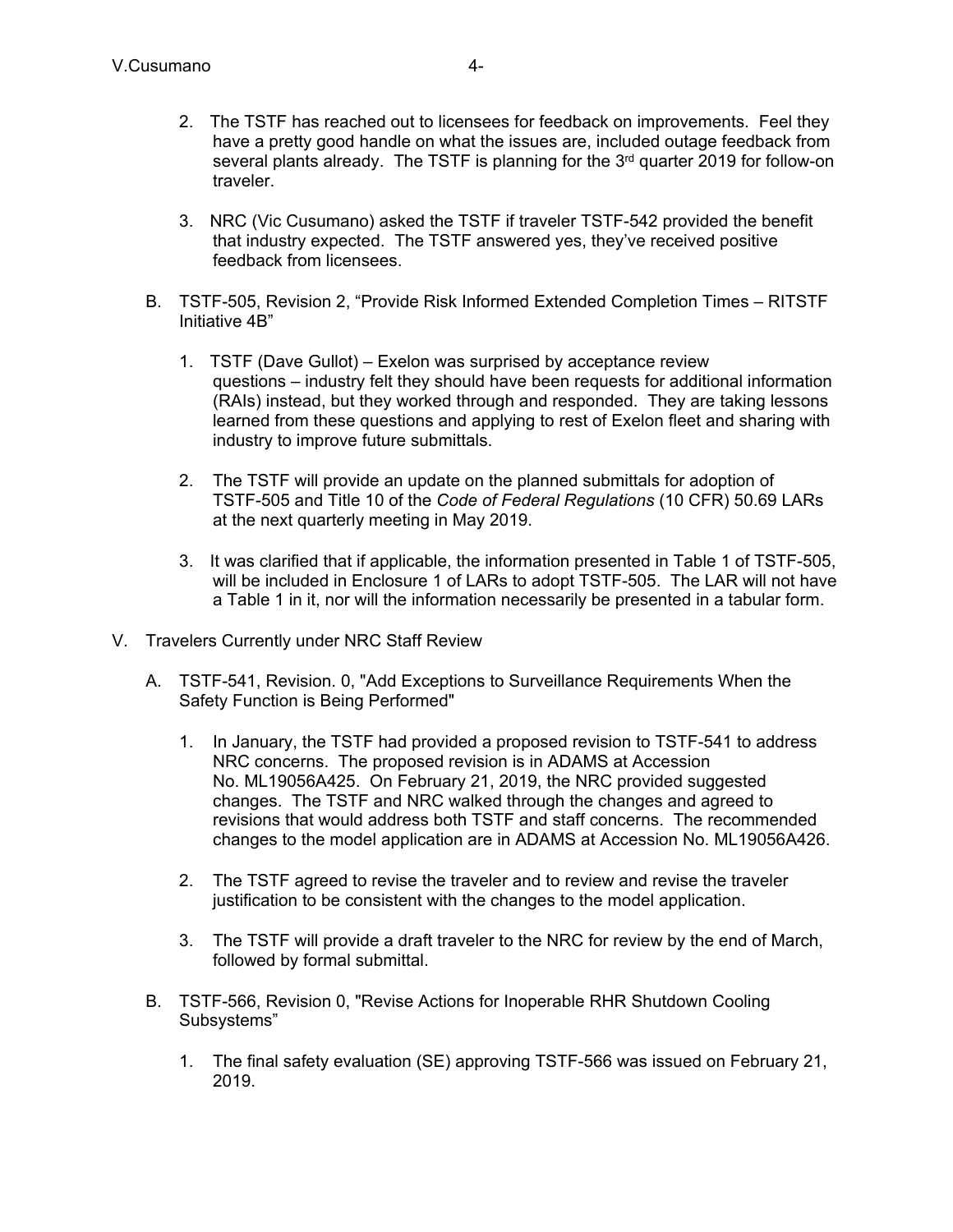- a) This is the second approval in 2019.
- b) Projected submittal of amendment requests to adopt TSTF-566:
	- (1) 2019Q2 1 submittal
	- (2) 2019Q3 2 submittals
	- (3) 2019Q4 8 submittals
	- (4) 2020Q1 1 submittal
	- (5) 2021Q1 1 submittal
- C. TSTF-568, Revision 0, "Clarify Applicability of BWR/4 TS 3.6.2.5 and TS 3.6.3.2"
	- 1. TSTF (Ryan Joyce reviewed presentation/handout in ADAMS at Accession No. ML19056A424).
		- a) The existing Applicability notes are removed.
		- b) The TS 3.6.2.5, "Drywell-to-Suppression Chamber Differential Pressure," Applicability is changed to Mode 1 with reactor power > 15 percent Reactor Thermal Power. This is supported by NRC-approved analyses for the three applicable plants.
		- c) The TS 3.6.3.2, "Primary Containment Oxygen Concentration," Applicability is changed to Mode 1.
		- d) The Required Action for not meeting the LCO is changed to a requirement to restore compliance within 72 hours. LCO 3.0.4.c permits entering the Applicability without meeting the LCO.
		- e) The Bases will state that entering Required Action A.1 prior to a shutdown without intention to restore compliance prior to exiting the Applicability is acceptable in this case.
	- 2. The NRC did not object to the presentation of eliminating the Applicability exceptions in lieu of an Action.
	- 3. The NRC Reactor Systems branch questioned the Mode 1 Applicability for primary containment oxygen concentration, as it would permit indefinite operation in Mode 2 (reactor critical) without meeting the limit.
	- 4. The NRC stated that the last revision of 10 CFR 50.44, Combustible Gas Control, made containment inerting part of severe accident management, not part of the design-basis accident response. The recommended that the TS be changed from 10 CFR 50.36(c)(2)(ii) Criterion 2 to Criterion 4. The TSTF believed this raises the issue of whether it should be subject to a TS.
	- 5. (ACTION) The TSTF agreed to review the Applicability of TS 3.6.3.2 and the implication of the 10 CFR 50.44 change.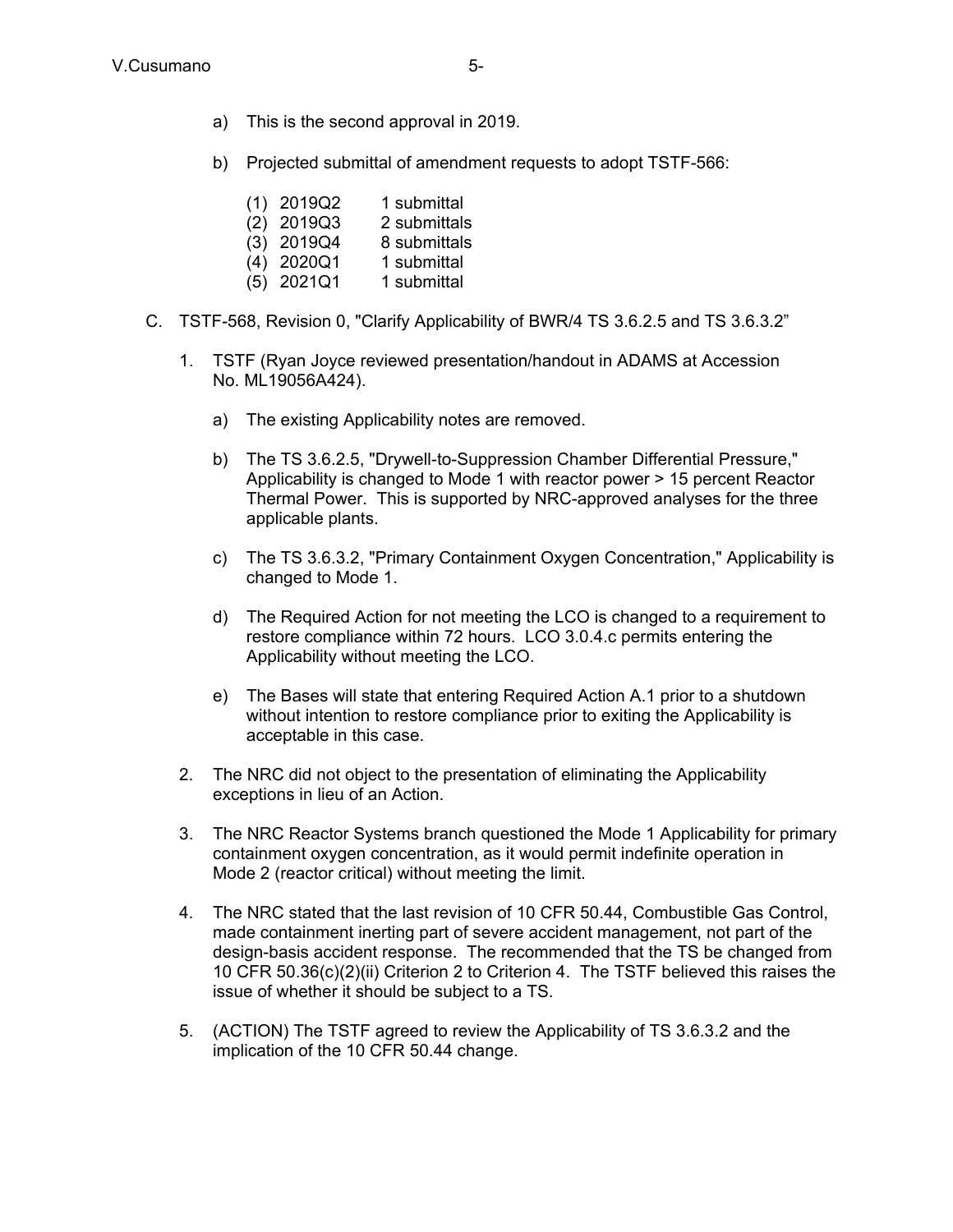- D. TSTF-569, Revision 0, "Revise Response Time Testing Definition"
	- 1. Draft SE package to be issued by March 29, 2019, subsequent to the meeting the date was moved to April 30, 2019.
	- 2. Final SE package to be issued by July 28, 2019
- VI. Traveler Review Priorities (See handout)
	- A. TSTF-541, "Add Exceptions to Surveillance Requirements When the Safety Function is Being Performed," Low priority
	- B. TSTF-568, Revision 0, "Clarify Applicability of BWR/4 TS 3.6.2.5 and TS 3.6.3.2," Medium priority
		- 1. Changed from Low to Medium due to relative ranking of remaining travelers.
	- C. TSTF-569, Revision 0, "Revise Response Time Testing Definition," High priority
- VII. Technical Issues
	- A. Update on Industry Activities Related to Pressure Boundary Leakage Definition
		- 1. TSTF-554, "Revise Reactor Coolant Leakage Requirements," has completed industry review. A pre-submittal teleconference will be requested in mid-March, followed by submittal. Subsequent to the meeting, the TSTF provided the draft traveler (ADAMS Accession No. ML19084A029).
	- B. TSTF-573-T, "Correct RPS Bases for MSIV and TSV Functions"
		- 1. The NRC had no objections to TSTF-573 and supported the use of the 12 -hour Completion Time Required Action when using an RPS Test Box.
		- 2. NRC (Vic Cusumano) to get back to the TSTF regarding follow-up from the January 23 teleconference.
	- C. TS SRs for digital platform based RPS and ESFAS.
		- 1. The NRC noted actions by Vogtle 3 and 4 to revise the instrumentation TS to reflect digital capabilities, which may be applicable to operating plant TS as plants implement digital systems. Jim Miksa stated that at the December 2018 joint Licensing Committee meeting, a core team was formed to monitor these activities (especially the NEI 06-02 appendix) and to develop a guidance document with a standard format and approach for TS and Bases on digital systems.

## VIII. Management Discussion

- A. Mirella Gavrilas (Director, Division of Safety Systems (DSS) and Shaun Anderson (Acting Deputy Director, DSS) joined the meeting for a management discussion.
	- The TSTF and NRC reported on the agreement to resolve TSTF-541 issues.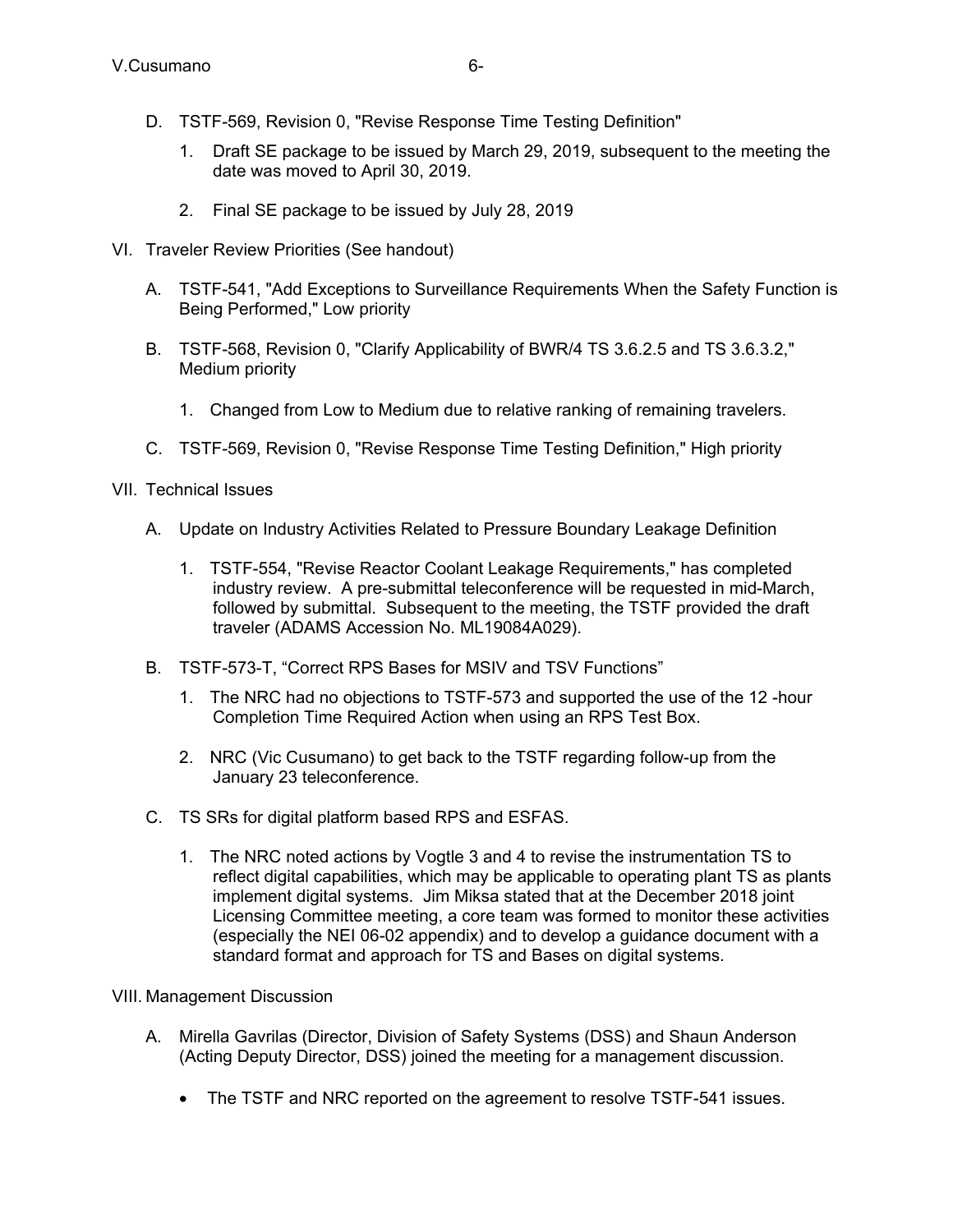- The TSTF described the planned traveler to address BWR Safety/Relief Valve excessive reporting.
- NRC is concerned that the BWROG has been working to resolve safety/relief valve (S/RV) sticking issues since 1998 without apparent success and the staff is growing impatient. Mirella supported a TS change to address the reporting issue while working on technical solutions in parallel.
- Potential BWR Safety/Relief Valve Change (2rd Quarter 2019)
- IX. Future Traveler submittals
	- Reactor Coolant System Pressure Boundary Leakage (1st Quarter 2019)
	- Potential Steam Generator Tube Inspection Change (3rd Quarter 2019)
	- SGTube April 2019 more detailed meeting with materials staff, then pre-application meeting. Caroline will be the lead.
	- Potential BWR Safety/Relief Valve Change (2rd Quarter 2019)
	- Reactor Pressure Vessel Water Inventory Control (RPV WIC) Improvement Traveler (3rd Quarter 2019)
- X. Remaining Quarterly Meetings with TSTF in 2019 will be on the following Thursdays: May 9, August 1, and November 14.

There were no final determinations made during the meeting. No members of the public had comments.

Project No. 753

cc: See next page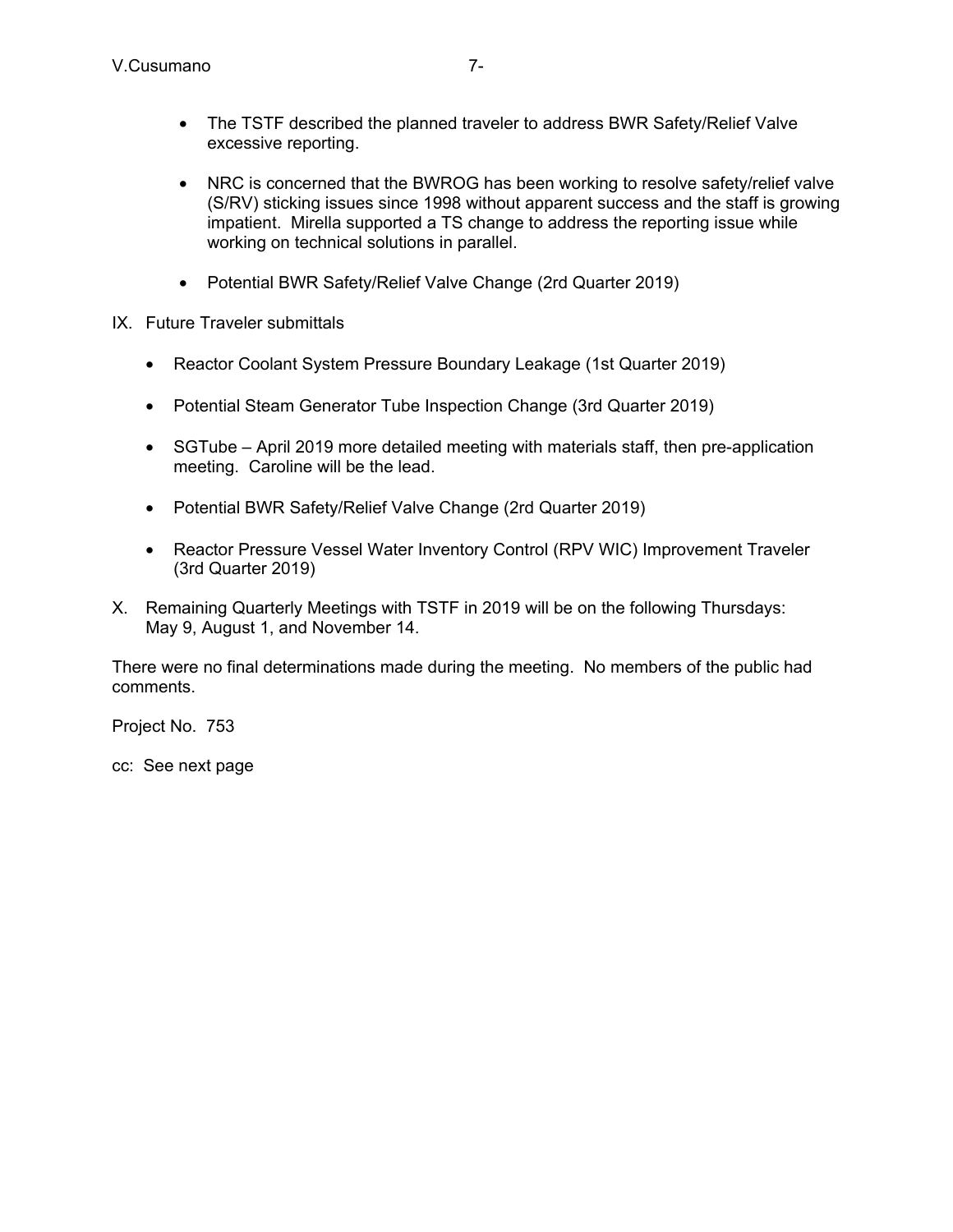### SUBJECT: SUMMARY OF FEBRUARY 21, 2019, QUARTERLY MEETING WITH THE TECHNICAL SPECIFICATIONS TASK FORCE DATED: April 9, 2019

Project No. 753

Enclosure: As stated

cc: See next page

#### DISTRIBUTION:

PUBLIC RidsNrrOd RidsNrrDpr RidsOgcMailCenter RidsOpaMail RidsACRS\_MailCTR RidsNrrPMMHoncharik RidsNrrDeEicb RidsNrrDssSrxb RidsNrrDssStsb RidsResOd Bob Tjader Ravi Grover Peter Snyder Caroline Tilton Matthew Hamm Victor Cusumano

Robert Kuntz Jonathan Evans Jennifer Whitman Jenny Tobin Mirela Gavrilas Russ Haskell Andrea Russell Ahsan Sallman Jerome Bettle Nageswara Karipineni Craig Harbuck Gordon Curran Robert Beaton Stewart Bailey Steve Dinsmore Steve Jones Shaun Anderson

# **ADAMS Accession Nos.: Package: ML19056A435, Meeting summary: ML19078A269, Meeting handouts ML19058A023, ML19056A426, ML19056A425, ML19056A424 \*concurred via e-mail NRR-106**

| <b>OFFICE</b> | NRR/DSS/STSB/BC*    | NRR/DSS/STSB |
|---------------|---------------------|--------------|
| <b>NAME</b>   | VCusumano (Psnyder) | MHoncharik   |
| <b>DATE</b>   | 4/9/2019            | 4/9/2019     |

**OFFICIAL RECORD COPY**